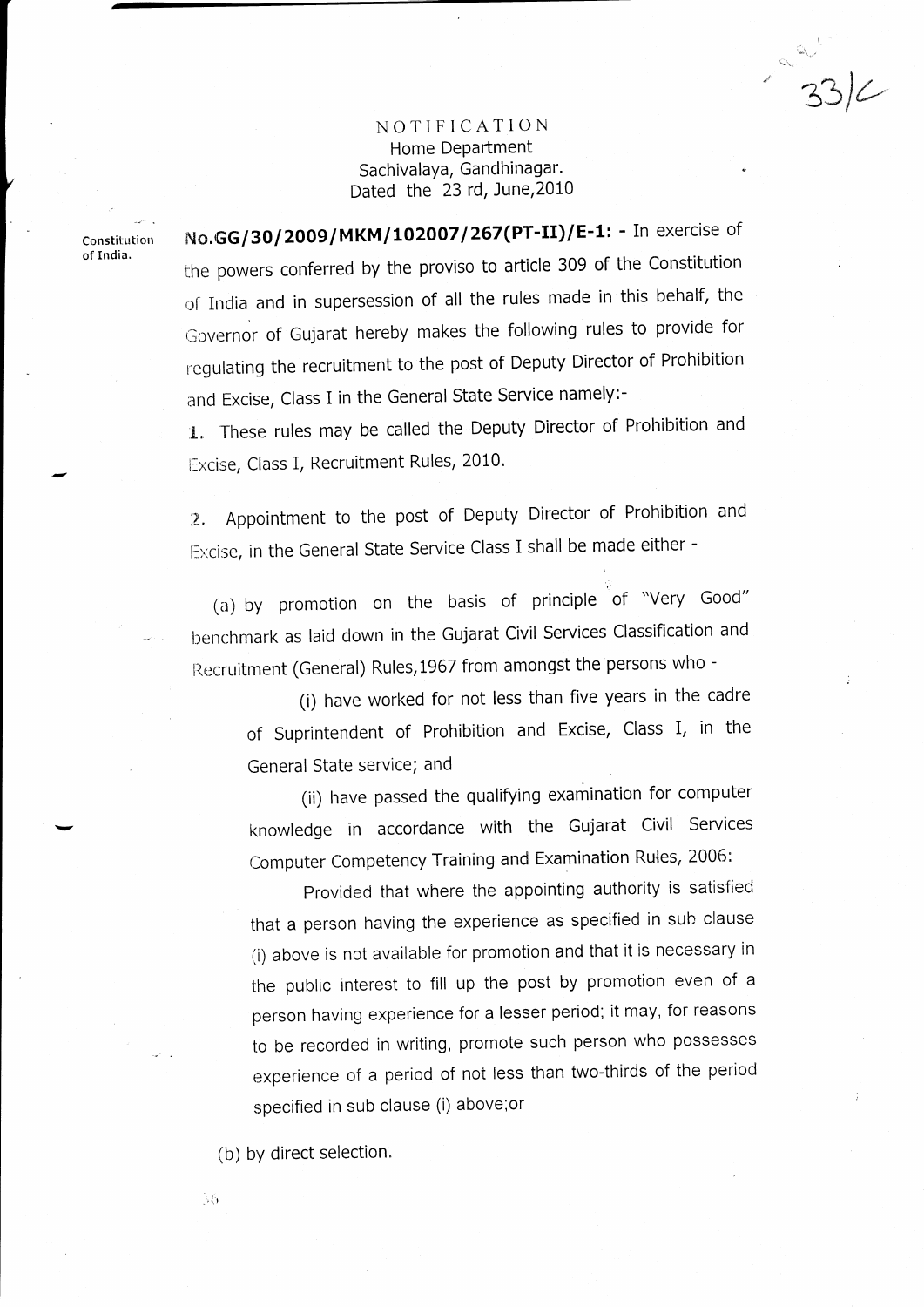3. To be eligible for appointment by direct selection to the post mentioned in rule 2, a candidate shall,-

(a) not be more than 30 years of age;

(b) Possess

 $\cdot$ 

(i) A second class post-graduate degree obtained from any of the universitles or Institutions established or incorporated by or under the Central or State Act in India; or any other educational institution recognised by the Government or declared to be deemed as University under section 3 of the University Grants Commission Act, 1956; or possess an equivalent qualification recognized bY the Government; ;

(ii) basic knowledge of computer application as prescribed in the Gujarat Civil Services Classification and Recruitment (General) Rules, 1967;

(iii) adequate knowledge of Gujarati and/or Hindi

Provided that the upper age limit may be relaxed infavour of a candidate who is already in the service of the Government of Gujarat in accordance with the provisions of the Gujarat Civil Services Classification and Recruitment (General) Rules, 1967,

4. A candidate appointed by direct selection shall be on probation for a period of two years.

5. A candidate appointed by direct selection shall during his probation be required to-

(i) undergo pre-service training and pass the post training examination in accordance with the provisions of the Gazetted Officers' Pre-Service Training and Examination Rules, 1970;

(ii) pass the qualifying examination for computer knowledge in accordance with the provisions of the Gujarat Civil Services Computer Competency Training and Examination Rules, 2006;

37

 $\leq$  .